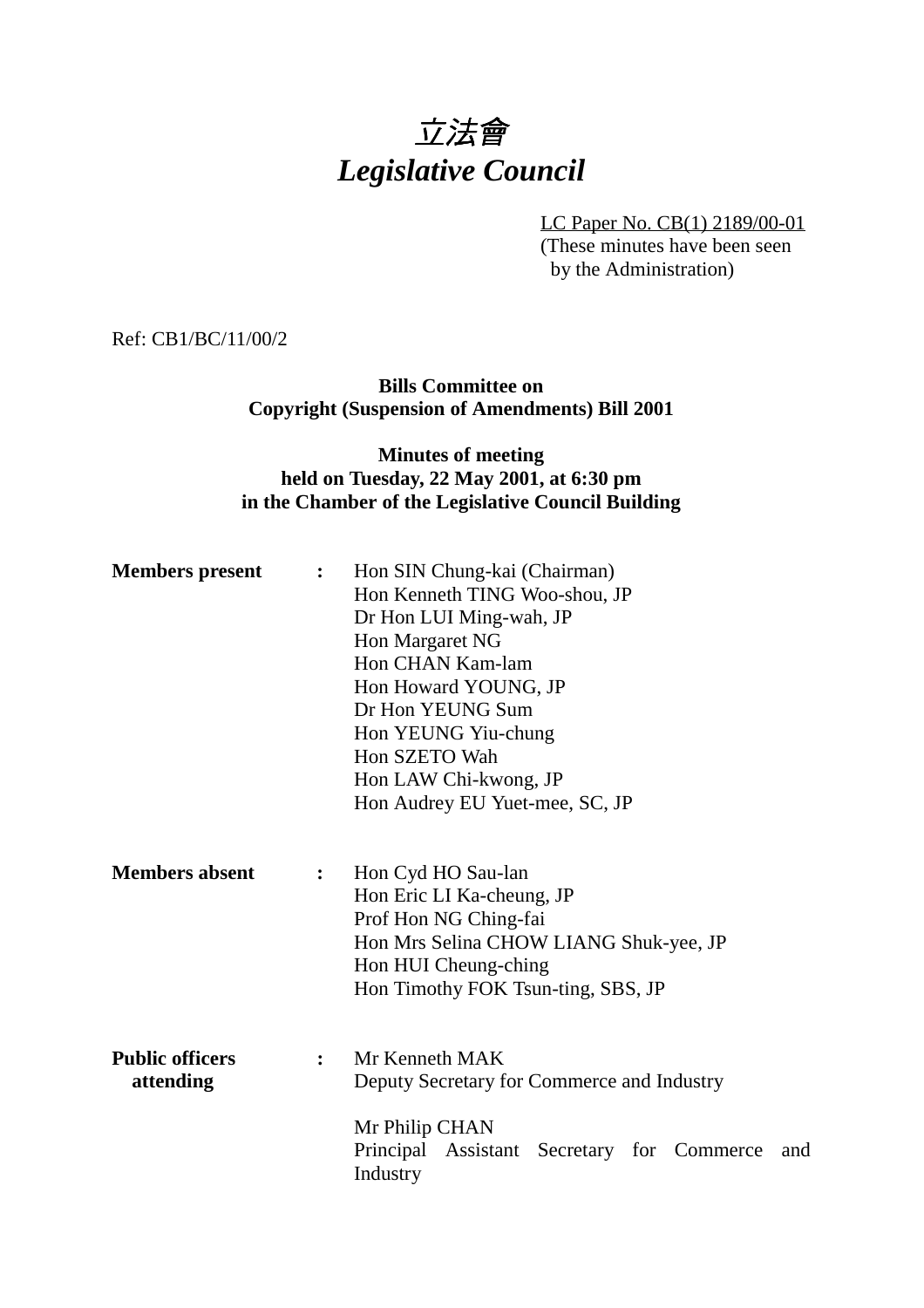|                                    |                | Mr Peter CHEUNG<br>Deputy Director of Intellectual Property                                                                                    |
|------------------------------------|----------------|------------------------------------------------------------------------------------------------------------------------------------------------|
|                                    |                | Ms Pancy FUNG<br><b>Assistant Director of Intellectual Property</b>                                                                            |
|                                    |                | Mr R G TURNBULL<br><b>Senior Assistant Director of Public Prosecutions</b>                                                                     |
|                                    |                | Mr Jeffrey GUNTER<br>Senior Assistant Law Draftsman                                                                                            |
|                                    |                | Mr Michael LAM<br><b>Senior Government Counsel</b>                                                                                             |
|                                    |                | Mr Vincent POON<br><b>Assistant Commissioner of Customs and Excise</b>                                                                         |
| <b>Attendance by</b><br>invitation | $\ddot{\cdot}$ | International Federation of Reproduction<br><u>Rights</u><br><b>Organizations (IFRRO)</b><br><b>International Publishers Association (IPA)</b> |
|                                    |                | <b>Ms Caroline MORGAN</b><br>Corporate Counsel, Copyright Agency Limited                                                                       |
| <b>Clerk in attendance</b>         | $\mathbf{L}$   | Mrs Florence LAM<br>Chief Assistant Secretary (1)4                                                                                             |
| <b>Staff in attendance</b>         | $\ddot{\cdot}$ | Miss Anita HO<br><b>Assistant Legal Adviser 2</b>                                                                                              |
|                                    |                | Mr S C TSANG<br>Senior Assistant Secretary (1)7                                                                                                |
|                                    |                |                                                                                                                                                |

## **I Meeting with deputations**

ı

The Chairman invited Ms Caroline MORGAN, Corporate Counsel, Copyright Agency Limited, to present her views. Ms MORGAN represented the International Federation of Reproduction Rights Organizations (IFRRO) and the International Publishers Association (IPA).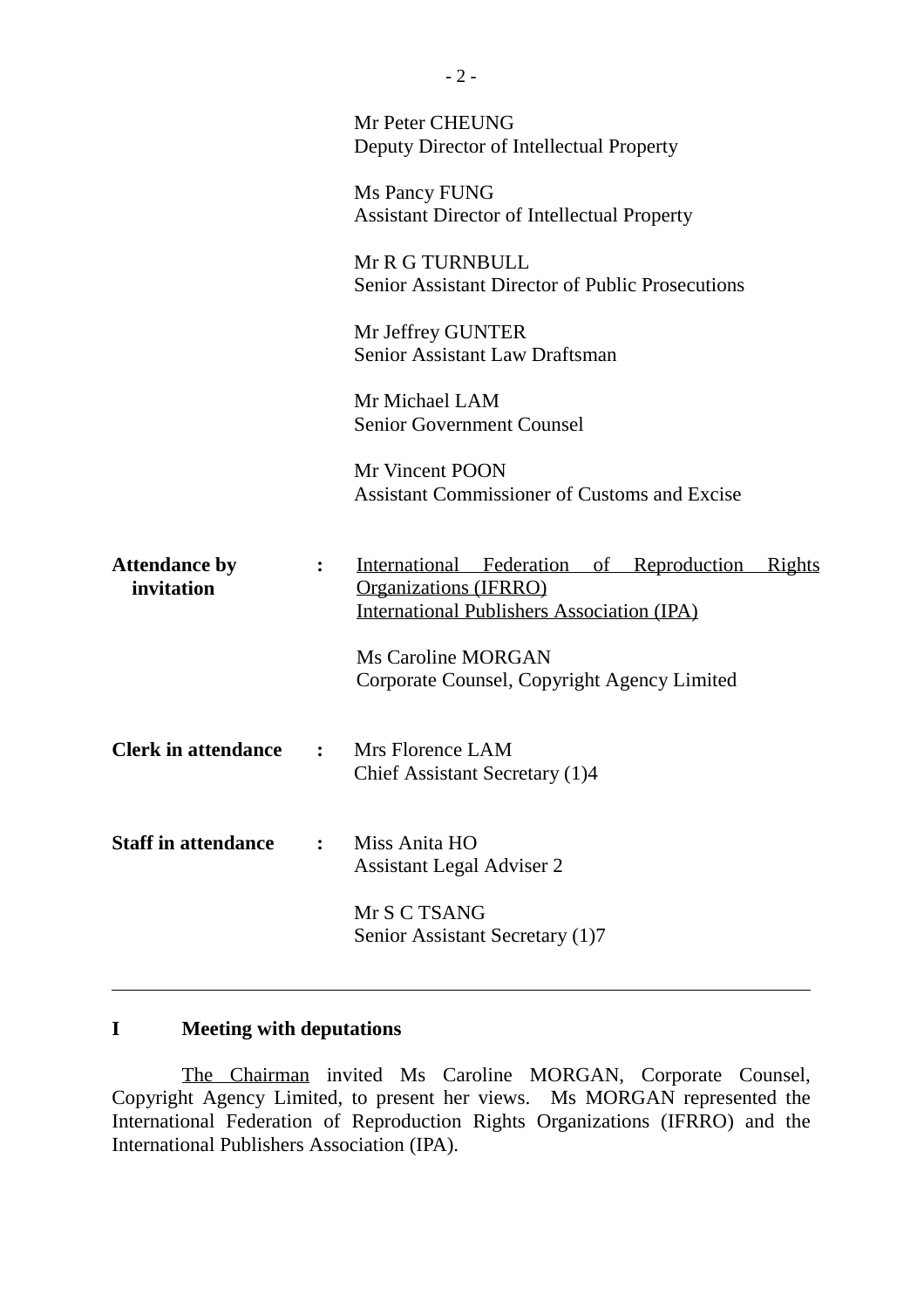2. Ms Caroline MORGAN said that both IFRRO and IPA were non-government organizations which had consultative relations with the United Nations. IFRRO was a federation of reproduction rights organizations representing the interest of authors and publishers, collecting licence fees from copyright users for the authorized copying of printed copyright works. IPA represented 77 publishers associations in different countries. She pointed out that protection of copyright was crucial to the development of a knowledge-based economy and thus should be an issue of concern for both the government and copyright owners. IFRRO and IPA were opposed to the Copyright (Suspension of Amendments) Bill 2001 (the Bill) for the following reasons:

- (a) the wide scope of suspension which included the press, books and other forms of publications could not be justified if the public concern was focussed mainly on the need for information dissemination. As authorization mechanisms were in place for the legitimate copying of published copyright works through organizations such as the Hong Kong Reprographic Rights Licensing Society (HKRRLS), users could always apply for authorized use through the proper channel;
- (b) it was inappropriate for the Government to make a value judgement on different types of copyright works by excluding four categories of copyright works from the scope of suspension, i.e. computer software, movie, television dramas and musical works. The different levels of legal protection provided to different types of copyright works might send a wrong message that the rights of some copyright owners were more important than that of the others. It was unfair to the publication industry as the sale of books and journals had also been affected by piracy. According to the estimation of IPA, the industry suffered a loss of US\$ 2 million annually because of piracy. If movies and television dramas were to be excluded from the scope of suspension among other films, the same principle should apply to publications and those with commercial value and rampant piracy should also be excluded from the scope of suspension; and
- (c) the Bill was unnecessary as there were other feasible measures which could serve the purpose of enabling free-flow of information, such as working out mutually agreeable guidelines between users and owners on the acceptable use of the copyright works and issuing of prosecution guidelines by the Government to set out clearly the circumstances under which criminal complaints could be lodged and pursued.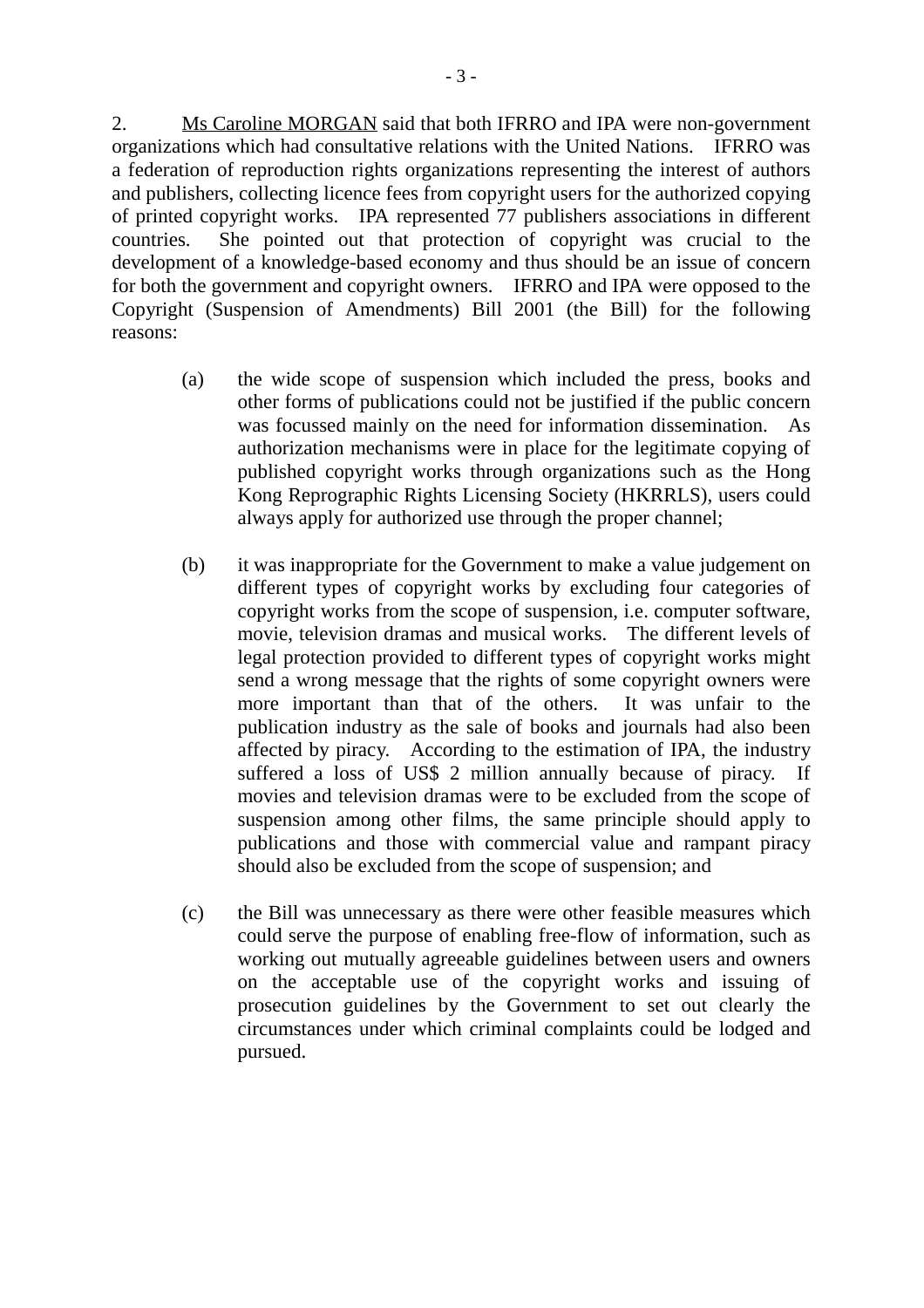Discussion with members

3. Miss Margaret NG said that the Bill sought to suspend the implementation of the Intellectual Property (Miscellaneous Amendments) Ordinance 2000 (the Amending Ordinance) in relation to the criminal provisions regarding the possession of an infringing copy of copyright works in business. The suspension was considered necessary as the provisions in the Amending Ordinance had such an extensive coverage that even ad hoc copying of newspaper articles for information dissemination purpose would be a criminal offence. Such harsh penalties for ad hoc copying did not exist in the copyright laws in other jurisdictions. She explained that the Bill was not an attempt to reduce protection for intellectual property rights but an interim measure to alleviate public concern over the need for the free-flow of information. The Administration had undertaken to work out long-term measures which would strike a balance between protection of intellectual property rights and information dissemination during the suspension period, which would end on 31 July 2002.

4. Ms Caroline MORGAN said that the scope of criminal liability in the Amending Ordinance was not particularly extensive when compared with other countries such as Australia. She pointed out that a thorough analysis of the copyright laws around the world would have shown that the laws in Hong Kong were not too harsh, as copyright users possessing infringing copies were subject to criminal penalties in other places of the world.

5. Ms Audrey EU sought clarification from IFRRO and IPA on how the example of excluding movies and television dramas from the scope of suspension could be applied to publications. She had doubts as to how this suggestion could be achieved in practice. In addition, she sought information about the representativeness of IFRRO and IPA in the publication industry, the percentage of market share that they represented, as well as the channels through which copyright users could obtain the authorization for copying the required works.

6. Ms Caroline MORGAN pointed out that the commercial value of publications was undermined in the Bill. The Government should not overlook the fact that many printed copyright works, such as textbooks, were not simply "information" relating to topics of common concern or current affairs. Though it was not desirable for the Government to make any judgement on the value of copyright works, standardized treatment should be given to different types of copyright works if such a judgement had to be made. The same principle of excepting some works with high commercial value from the scope of suspension should thus be applied to all types of works, including films, software and publications. On the representativeness of IFRRO and IPA, Ms MORGAN said that IFRRO represented around 30 reproduction rights organizations around the world, providing authorization mechanisms for copyright users and collecting licence fees for distribution to copyright owners. In Australia, it represented over 90% of local publishers. HKRRLS represented the publishers in Hong Kong and it had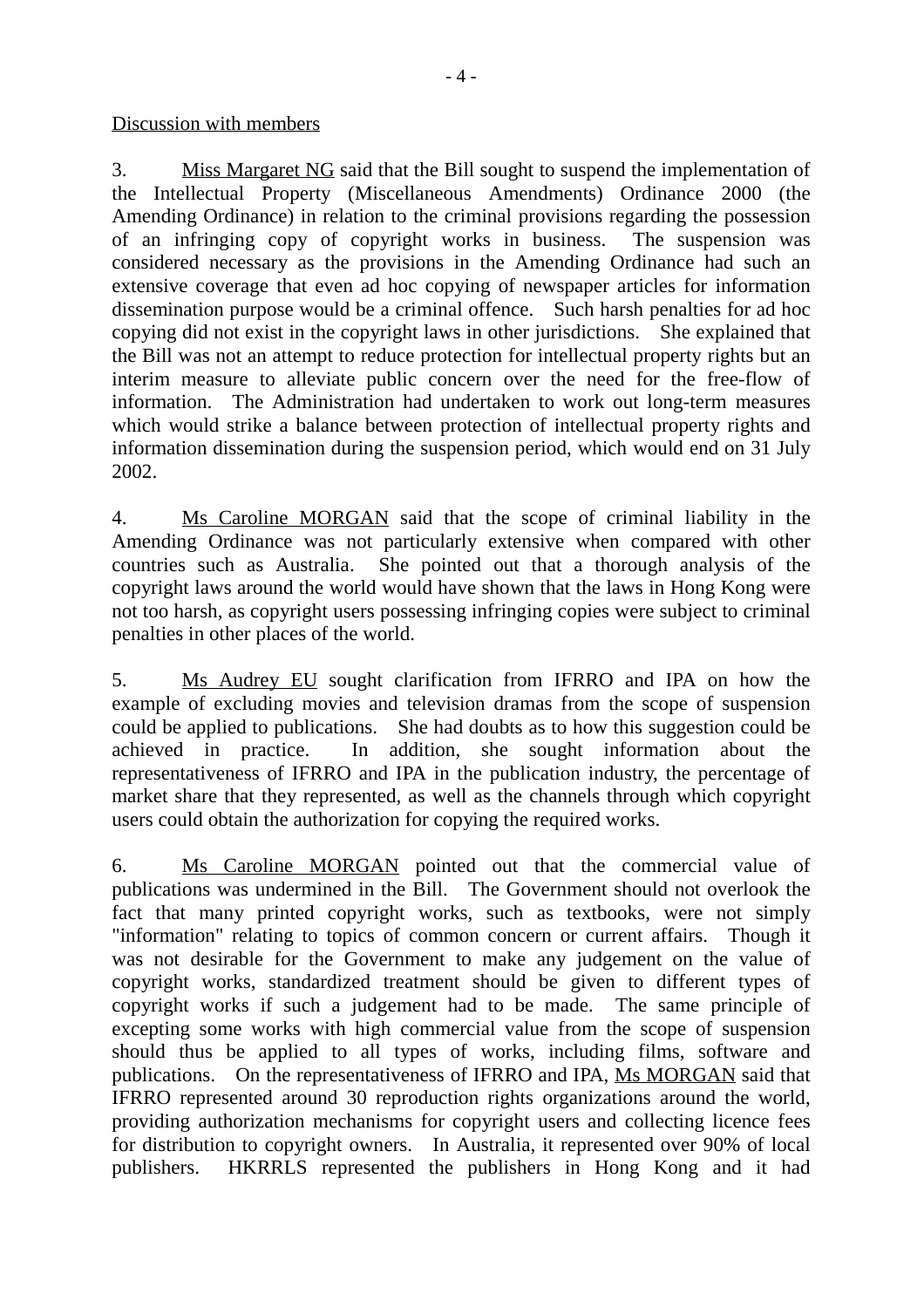established a collective mechanism for the legitimate use of copyright works.

7. Mr Viking YAM, General Manager of HKRRLS, supplemented that over 80% of local textbook publishers and writers were members of HKRRLS. It represented 1,700,000 publications worldwide including books, journals and periodicals. He pointed out that since the enactment of the Copyright Ordinance, HKRRLS had encountered difficulties in enforcement and the Amending Ordinance was crucial to combating piracy. He added that there had been a significant drop in enquiries about the application for licence from HKRRLS after the introduction of the Bill. The entire community should be educated to respect intellectual property rights and to comply with the law in the use of copyright works. This was an important step towards the development of a knowledge-based economy in Hong Kong.

8. Mr Howard YOUNG opined that ad hoc copying of newspapers would be necessary for information dissemination purposes and thus should not be subject to the same legal liability as the copying of other publications such as textbooks. In response, Ms Caroline MORGAN reiterated that the Government should avoid making any value judgement on copyright works. There should not be any distinction in the legal protections given to copyright works and in the case of the Bill, the distinction had been drawn incorrectly. She informed members that in Australia, there was an authorization mechanism for copying of newspapers. The charge for ad hoc copying of current newspapers was relatively low while that for copying outdated papers would be higher as the articles required in the latter case were considered as archives.

9. The Chairman thanked the deputations for attending the meeting and invited them to give their written submissions to the Bills Committee, if any.

### **II Meeting with the Administration** (LC Paper Nos. CB(1) 1250/00-01(11), 1297/00-01(01) to (03))

10. The Chairman invited the Administration to brief members on the draft Committee Stage Amendments (CSA) proposed to the Bill, which were set out in LC Paper No. CB(1)1297/00-01(01).

11. The Deputy Secretary for Commerce and Industry (DS/CI) briefed members on the draft CSA, as follows:

- (a) to amend clause  $2(2)(c)$  by replacing "substantial" by "predominant" so that the purpose of the clause could be reflected more accurately;
- (b) to introduce new clauses 2A, 2B and 2C for exempting the use of parallel-imported computer software from criminal liability; and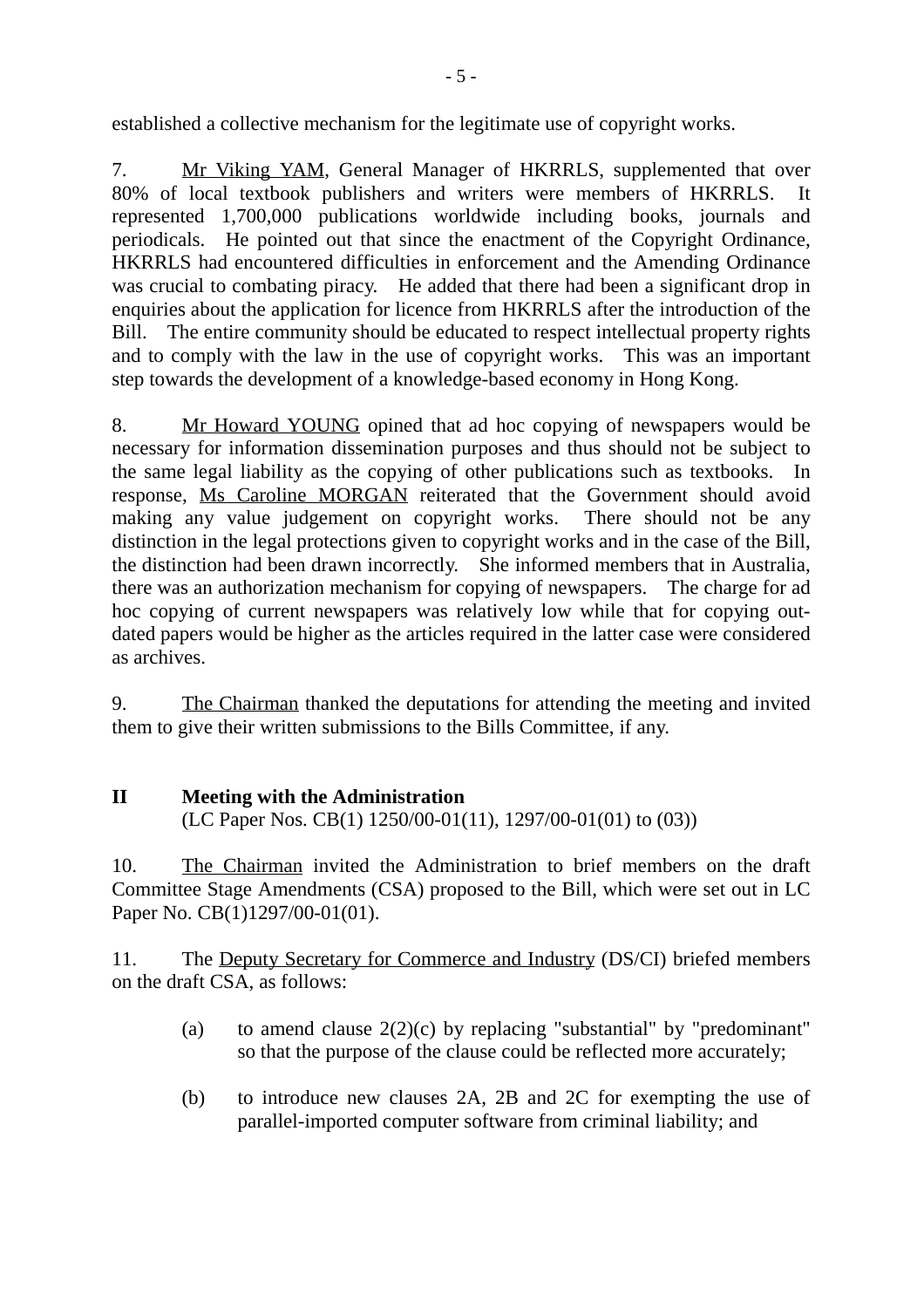(c) the new clause 3A was a technical amendment. Subclause 3A(a) provided that an infringing copy of computer program did not include an infringing copy that was in a printed form. Subclause 3A(b) provided that if a copy of a work (not being a computer program itself) was made available to the public and to facilitate the viewing or listening of that work by members of the public, it was technically necessary to provide an associated computer program, a copy of that computer program was not an infringing copy for the purposes of clauses 2A, 2B and 2C.

## Discussion with members

12. Miss Margaret NG sought clarification on the purpose of drafting three clauses, 2A, 2B and 2C for exempting the criminal liability of the use of parallelimported computer software.

13. DS/CI explained that in order to suspend the criminal liability of the use of parallel-imported legitimate computer software and to exclude other computer software from the scope of suspension, clauses 2A, 2B and 2C were drafted to cover infringing copies produced locally, abroad and those lawfully made in countries where there were no or very low level of copyright protection.

14. Miss Margaret NG pointed out that as the Assistant Legal Adviser (ALA) had pointed out in her letter to the Administration (LC Paper No. CB(1) 1279/00-  $01(01)$ , the criminal offence enacted in the Amending Ordinance seemed to go beyond the requirement under the Agreement on Trade-Related Aspects of Intellectual Property Rights (TRIPS). She had doubts as to whether such stringent criminal sanctions should be introduced at this stage taking into consideration the absence of well-established and effective authorization mechanisms in Hong Kong. She urged the Administration to suspend the application of the expression "in connection with any trade or business" in relevant sections of the Amending Ordinance, so that it would only be a criminal offence if a person possessed an infringing copy of a copyright work for the purpose of, or in the course of, any trade or business.

15. DS/CI explained that the relevant article in TRIPS only stipulated for members the basic criminal sanctions required. It did not bar members from imposing more severe criminal sanctions to meet their needs. It was reasonable for the criminal provisions in the Amending Ordinance to exceed that of the TRIPS requirements to combat rampant copyright piracy activities in Hong Kong.

16. As to Miss NG's suggestion of deleting the expression "in connection with any trade or business", DS/CI said that the Administration had considered the views raised by members at the Bills Committee meeting held on 11 May 2001 and had given its response vide LC Paper No. CB(1) 1297/00-01(03). Where legislative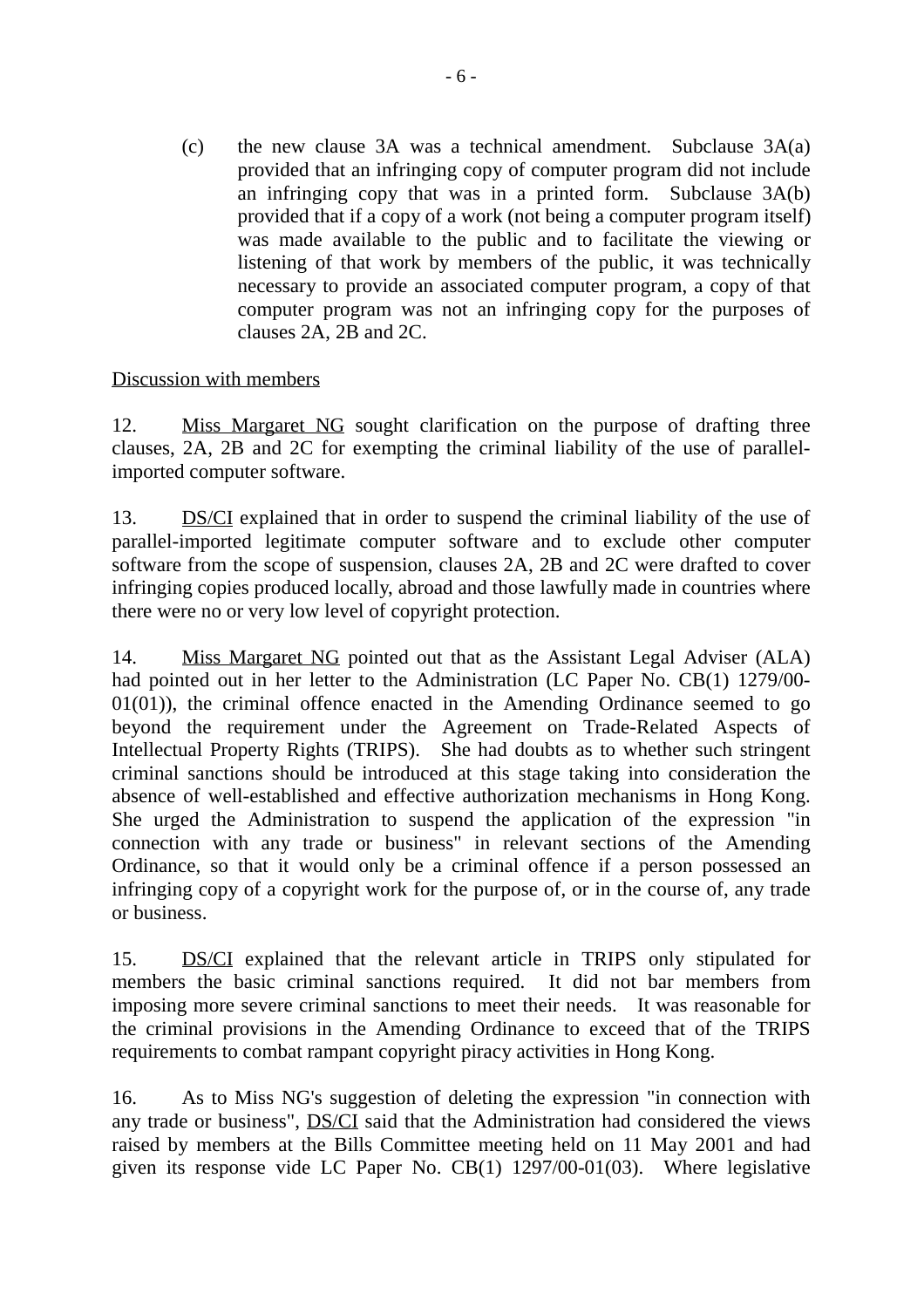intent was concerned, the Government had proposed in a consultation paper published in 1999 that "possessing an infringing article other than for personal, domestic use" would be considered a criminal offence. The proposal had gained the support of the public and the Legislative Council. In fact, the scope of the expression "in connection with any trade or business" was no wider than that of the proposal. Moreover, the Administration was of the view that the deletion of this expression would give rise to some other new problems. For example, it would be difficult to determine whether the cases mentioned in paragraphs 12 to 14 in LC Paper CB(1) 1196/00-01(05) would involve criminal liability if the above expression was to be deleted. However, all these cases fell within the ambit of the original legislative proposal, and over the past months, the Government had publicized that such cases would incur criminal liability. Deletion of the expression would create confusion among the public. The Government planned to conduct wide public consultation upon the enactment of the Bill in order to work out a widely acceptable solution. Regarding the areas to be reviewed, the Government had an open mind and was prepared to listen to the views of various sectors.

17. ALA enquired about the applicability of the expression "in connection with any trade or business" in the case of the possession and broadcasting in public of a pirated copy of music disc by a charitable organization in a fund-raising event.

18. In response, the Deputy Director of Intellectual Property (DD/IP) said that the term "business" as defined in section 198 of the Copyright Ordinance included a trade or profession. In addition, according to English case law, the meaning of "business" was not defined primarily on the basis of whether the business was profitmaking. As far as the Government's legislative intent was concerned, the target of the Amending Ordinance was not restricted to commercial establishments. Therefore, the Administration considered that the term "business" was not confined to commercial activities, but could also cover educational, charitable or government activities. The possession of a pirated copy of music disc by a charitable organization would thus fall within the ambit of this provision.

19. Dr LUI Ming-wah had doubts of the need for Hong Kong to introduce such stringent copyright legislation with criminal sanctions going beyond the requirement of TRIPS. He cautioned that the Administration should not make stringent legislation on the ground that Hong Kong was a developed territory. To assess the propriety of criminal sanctions in the legislation, the Administration should make reference to copyright laws in jurisdictions which were comparable to Hong Kong in terms of economic development. He requested the Administration to provide an information paper on such a comparison for members' consideration.

> (*Post-meeting notes:* the relevant information was provided by the Administration and circulated to members vide LC Paper No. CB(1) 1359/00-01(03) on 26 May 2001.)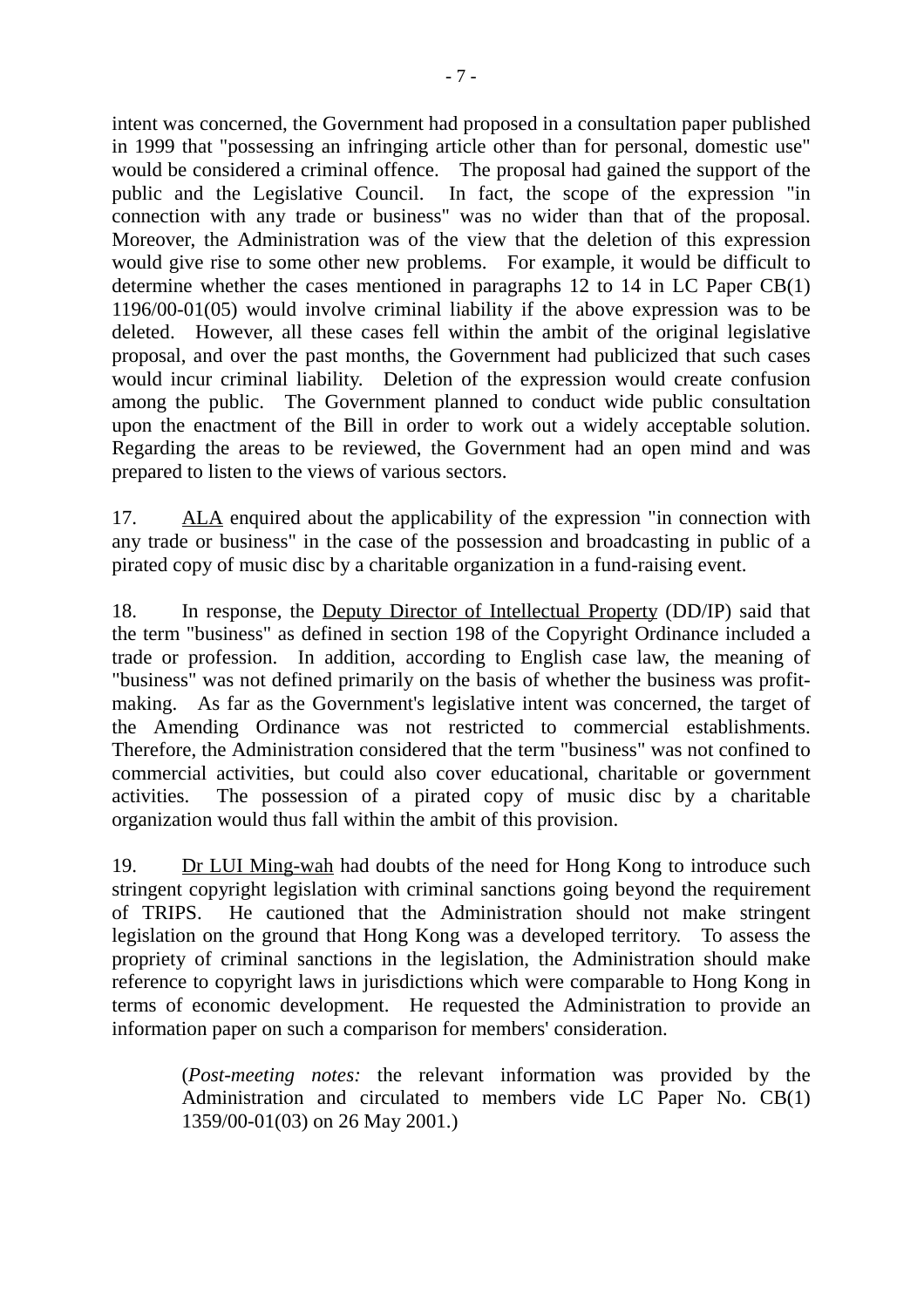20. Dr YEUNG Sum opined that the criminal sanctions imposed on the possession of an infringing copy of copyright works by all organizations, including those non-profit making and charitable ones, were too severe and inappropriate. He urged the Administration to consider strengthening the legal tools in copyright protection gradually, so that possession of an infringing copy of copyright works not for commercial use would not be considered a criminal offence.

21. Miss Margaret NG shared Dr YEUNG's views and commented that although the Administration had gained public support on the criminal liability for possession of an infringing copy other than for personal, domestic use during the consultation in 1999, the extensive application of the criminal provision to charitable organizations might not have been clearly explained to the public during the consultation exercise. She had doubts as to whether the proposal would gain the support of the community if the example quoted by ALA on the possession of a pirated music disc was given in the consultation paper.

22. DS/CI said that exemption was given under the Copyright Ordinance for charitable organizations to broadcast copyright works without the authorization of copyright owners. Nevertheless, the possession of a pirated copy of copyright works would be a criminal offence regardless of whether the organization in question was profit-making or not. He reiterated that though all possible cases which would constitute criminal offences were not given in the consultation paper in 1999, the principle of the criminal liability of the possession of an infringing article other than for personal, domestic use had gained public support. The present scope of application under the Amending Ordinance was no wider than that of the proposal in 1999. The Administration had noted the wide public concern about the effect of the Amending Ordinance and planned to work out a long term solution during the suspension period. Careful deliberation and detailed discussion would be made in the review which included, inter alia, the criminal and civil provisions related to infringement of copyright under the Copyright Ordinance.

23. Ms Audrey EU considered the legislation to be rather illogical in that the possession of a pirated copy of copyright works would be a criminal offence while the unauthorized broadcasting of copyright works by charitable organizations would be exempted.

24. DD/IP explained that in the legislation for protection of intellectual property rights, the copyright owners had the right to prevent the unauthorized reproduction, distribution, circulation and sale of their works. However, there were no international rules governing the protection of owners' right in preventing the performance of their works in public. Unauthorized public performance of copyright works was a criminal offence before 1997; but in 1997 amendments were made to the effect that such an act would only incur civil liability.

25. The Chairman enquired about the need to prove the intention of the offender during the course of prosecution in the application of section  $118(1)(d)$  which